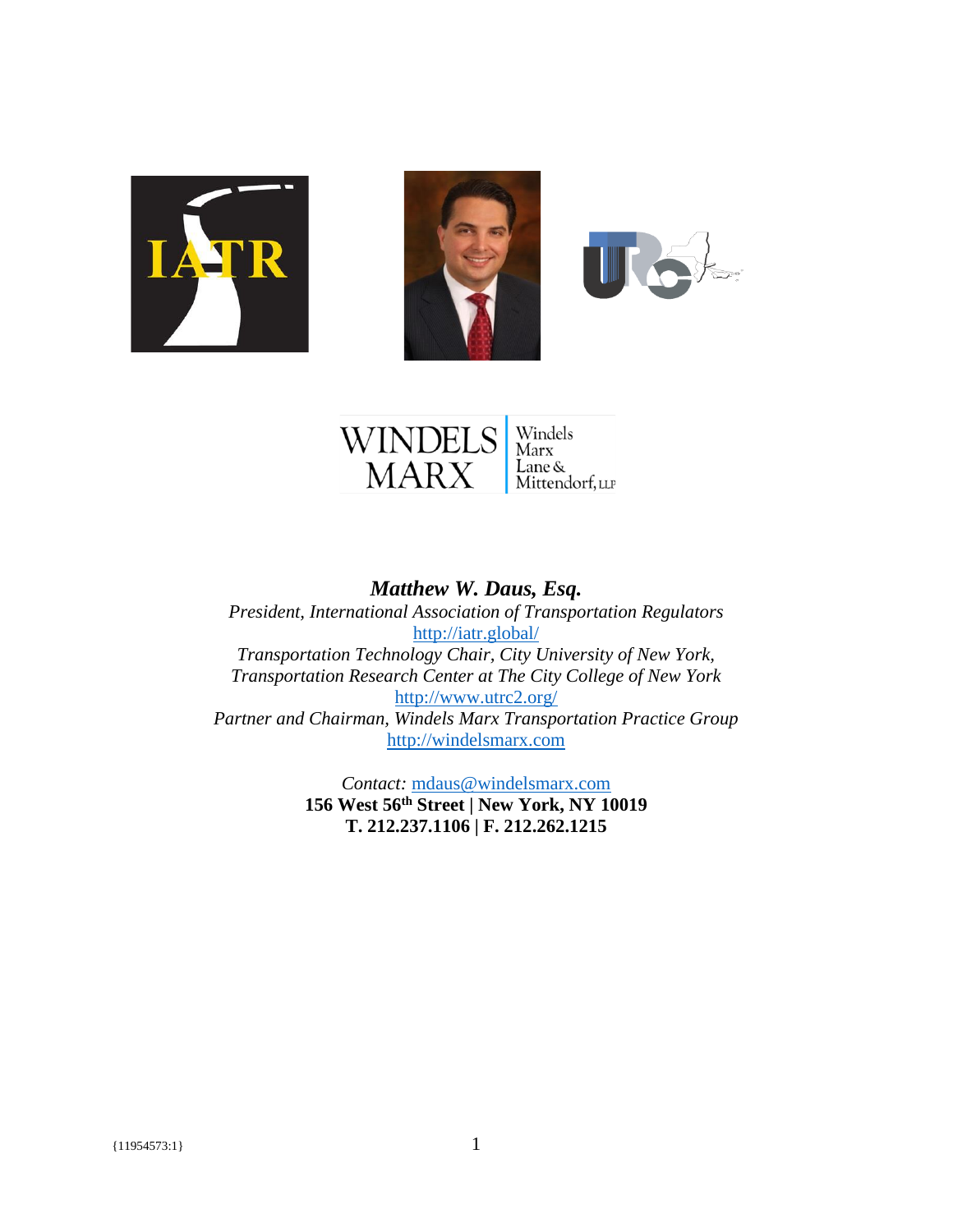# **EVs in the City: Are FHV Diamonds Forever?**

NYC, and its Taxi & Limousine Commission (TLC), which was a leader in sustainable transportation in the 2000s by promoting alternative fueled vehicles, recently removed a major incentive for the use of Electric Vehicles (EVs). Innovative entrepreneur and EV believer, Elon Musk, CEO of Tesla, in response to this move tweeted: "??"; drawing national attention to the latest TLC vote.<sup>1</sup> This article will cover the most recent actions of the TLC and its impact on the industry and the environment, chart the TLC's history of clean air taxicabs and for-hire vehicles, compare what has and is happening in the taxi and for-hire space with EVs, and explore the path forward in NYC with the new Mayoral Administration slated to start on January 1, 2022.

#### **The Most Recent Actions of the TLC**

On June 22, 2021, the Taxi and Limousine Commission ("TLC") abruptly changed its policy on electric for-hire vehicles (FHVs). In a controversial 5-1 vote, the Commission formally removed the exemption for battery electric vehicles ("BEVs") from the for-hire vehicle-licensing cap, citing the agency's fear that the number of applications under the BEV exemption would increase.<sup>2</sup> Before the vote, TLC Chair Aloysee Heredia Jarmoszuk said, "What we will not allow is the opportunity for another corporation — venture capitalists or otherwise — to flood our streets with additional cars."<sup>3</sup> There are opinions on both sides of the issue, with some who promote clean air not seeing the situation as an all or nothing proposition, which is how the TLC presented it. The TLC did, however, leave the door open for existing FHV permit holders to convert their vehicles to EVs (as long as an existing licensed vehicle is being replaced).

The TLC added the BEV exemption in August 2019—the first time the TLC was able to exercise its FHV capping authority after the City banned the agency from issuing new licenses the year before. In August 2018, New York City enacted Local Law 147, imposing a one-year cap on the issuance of new for-hire vehicle licenses with limited exceptions for wheelchair accessible vehicles ("WAVs") and certain lease-to-own situations. Local Law 147 also delegated to the TLC the authority to decide the number of FHV licenses the agency would issue after the one year passed, and any exemptions the agency deemed appropriate.

The TLC has maintained the FHV cap since it was first implemented three years ago, a decision it now reviews every six months in February and August.<sup>4</sup> In keeping the pause in effect, the TLC continued the exemption for WAVs and added BEVs to the exemption list in August 2019. Under the TLC's own rules, every six months, the agency reviews whether additional FHV licenses should be issued and reports the results of that review and the number of FHV licenses to be issued in the succeeding six months. As recently as February 2021, the TLC decided to continue the BEV

<sup>1</sup> <https://twitter.com/elonmusk/status/1407686591603253250>

<sup>2</sup> <https://www1.nyc.gov/assets/tlc/downloads/pdf/notice-of-promulgation-of-vote-06-22-2021.pdf>

<sup>3</sup> [https://www.blackcarnews.com/article/nyc-tlc-votes-to-remove-ev-exemption-but-drivers-still-want-ability-to](https://www.blackcarnews.com/article/nyc-tlc-votes-to-remove-ev-exemption-but-drivers-still-want-ability-to-own-their-own-car)[own-their-own-car](https://www.blackcarnews.com/article/nyc-tlc-votes-to-remove-ev-exemption-but-drivers-still-want-ability-to-own-their-own-car)

<sup>4</sup> <https://www1.nyc.gov/assets/tlc/downloads/pdf/license-pause-report-2020-09.pdf>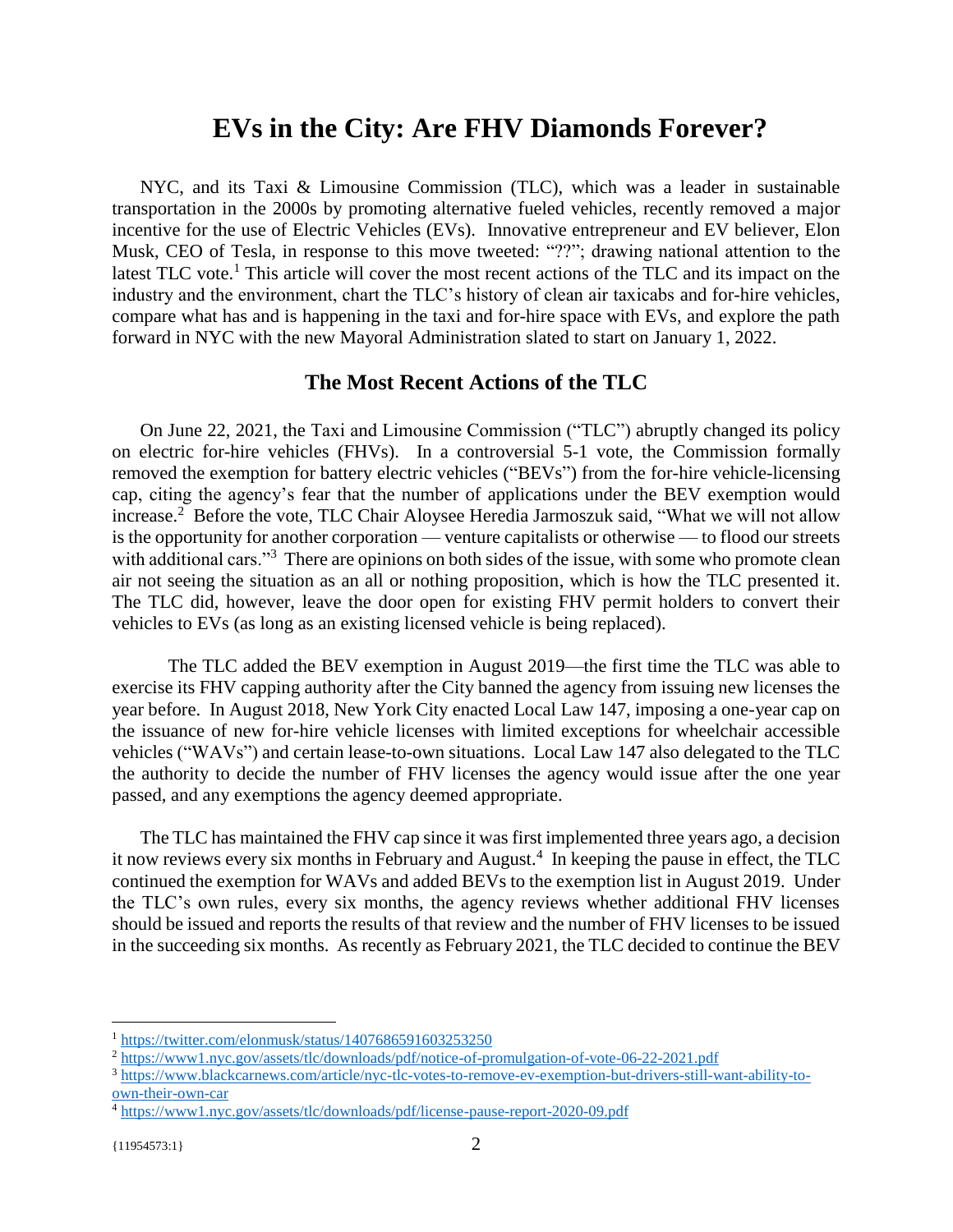exemption for another six months "[i]n an effort to continue to increase the percentage of WAVs and BEVs in the FHV fleet." 5

In an effort to increase BEVs in the taxi fleet, in May 2021, the TLC announced a pilot program to test whether these vehicles can be used safely and efficiently as yellow taxis (the "BEV Pilot").<sup>6</sup> TLC previously conducted a pilot program for BEV taxis between April 2013 and March 2015, which it deemed unsuccessful due to its limited scope and sample size and lack of charging infrastructure. However, according to the TLC, "[w]ith the number of BEVs and charging stations increasing throughout the City, the TLC believes it is time to expand the use of additional BEVs as taxis in NYC." The BEV Pilot is necessary because the TLC has strict rules regarding vehicles that may be used as taxis. Under the pilot, the TLC will allow medallion owners to apply to have a BEV certified for use as a yellow taxi, as long as the vehicle meets certain conditions. The pilot has not yet started, though the TLC is accepting applications now.

So, why the abrupt change for FHVs? Electric vehicles (EVs) are becoming more affordable, battery range is increasing, and more models are hitting the market.<sup>7</sup> According to the TLC, "[a]s charging infrastructure is constructed throughout the City and as BEVs become more commercially available, TLC anticipates the number of applications for a new FHV license under the BEV exemption will likely increase exponentially."<sup>8</sup> Meaning, the TLC was only providing the BEV exemption for FHVs while no one was really using it.

Under the TLC's new rules, in determining the types of vehicles to which the Commission will issue new FHV licenses, the agency will now consider "the availability and demand for battery electric vehicles" and "availability of battery electric vehicle charging infrastructure," among other factors.<sup>9</sup> Assuming the TLC sticks to its six-month review cycle, the FHV cap is scheduled for review in August 2021. As of this writing, the TLC has not announced an August meeting.

It appears the TLC's policy is now to allow EVs, but only if new vehicles are not added to the road. Despite the significant reduction in the number of FHV permits since even before the pandemic happened, and the claims of more infrastructure (when there is little to no infrastructure for fast charging EVs in NYC), the TLC's current priority is to allow vehicle owners to buy EVs and add them to the road, as long as they are replacing another vehicle already in service.

#### **The NYC TLC's History of Clean Air Taxicabs vs. Other U.S. Cities**

According to the NYC Department of Transportation (DOT), transportation is responsible for almost 30% of NYC's greenhouse gas emissions (GHGs), with most of these emissions coming from passenger cars.<sup>10</sup> BEVs offer the benefits of reduced Greenhouse Gas Emissions, which is a

<sup>9</sup> 35 RCNY § 59A-06(a).

<sup>5</sup> <https://www1.nyc.gov/assets/tlc/downloads/pdf/license-pause-report-2021-02.pdf>

<sup>6</sup> <https://www1.nyc.gov/assets/tlc/downloads/pdf/bev-pilot-resoluton.pdf>

<sup>7</sup> <https://www1.nyc.gov/html/dot/html/motorist/electric-vehicles.shtml#/find/nearest>

<sup>8</sup> <https://www1.nyc.gov/assets/tlc/downloads/pdf/notice-of-promulgation-of-vote-06-22-2021.pdf>

<sup>10</sup> <https://www1.nyc.gov/html/dot/html/motorist/electric-vehicles.shtml#/find/nearest>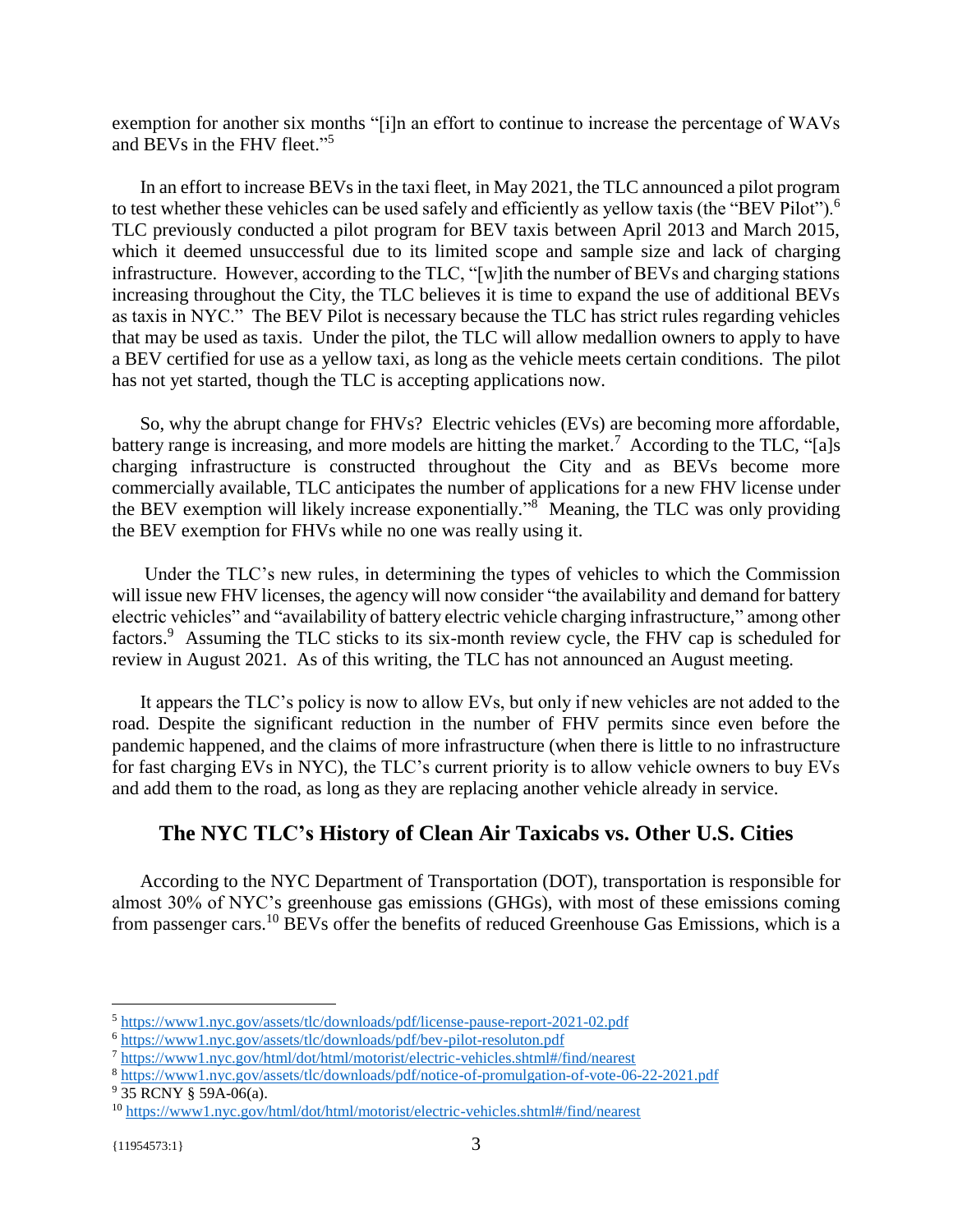major goal for New York City. By 2050, the City aims to have 20% of new vehicle registrations be for EVs, and to reduce GHG emissions by 80%.<sup>11</sup>

The City and the TLC have been attempting to alleviate greenhouse gas emissions though lowemissions and electric vehicles for years. In 2006, New York City introduced legislation mandating that at least 9% of new medallions for yellow taxis be set aside for hybrid or compressed natural gas vehicles, and incentivized the purchase of low-emission taxis by extending the allowed period of models classified as "clean air" by the United States Environmental Protection Agency.<sup>12</sup>

When I served as TLC Chair, I helped develop the transportation segment of PlaNYC, former Mayor Michael Bloomberg's signature sustainability initiative. A big part of that plan was to ensure that more clean air vehicles, including taxicabs and FHVs, were placed on the road, and at the time, the predominant alternative fueled vehicle was the hybrid-electric vehicle. To implement this citywide policy, in 2007, the TLC adopted a rule that would have required all new taxis coming into service achieve a fuel-efficiency city rating of 25 miles per gallon or higher, rising to 30 m.p.g. by Oct. 1, 2009. The rule would have resulted in a virtually all-hybrid fleet by 2012.<sup>13</sup> However, a federal judge found the TLC's rules were pre-empted under federal law, which reserve regulation of fuel economy and emissions standards to federal agencies. The United States Court of Appeals for the Second Circuit later upheld that ruling, and the United States Supreme Court declined to consider an appeal by the city.<sup>14</sup>

Following New York City's lead, many cities including Los Angeles, Las Vegas, Boston and Washington D.C. moved to create initiatives for greener taxis and hybrids. However, at every turn the cities faced the same obstacle as New York City, the ruling by the United States Court of Appeals for the Second Circuit.<sup>15</sup> Cities proposed initiatives that provided incentives to encourage the use of hybrid taxis or proposed regulations and legislation to mandate the transition to hybrid taxicabs. Boston created the Clean Air Cab program which promoted hybrid taxis as more fuel efficient vehicles with lower costs and incorporated incentives such as airport privileges and grant awards to those who purchased hybrid cabs. However, this program was unsuccessful as drivers were not voluntarily switching to hybrid taxis, as a result, Boston decided to mandate the switch to hybrid requiring the entire fleet to convert to hybrid vehicles by 2015. In 2009, the mandate was struck down on the basis that it was expressly preempted by federal law. <sup>16</sup>

Even without the clean fuel mandate for taxis, a 2019 study by researchers at the Columbia University Mailman School of Public Health and Drexel University found that the Clean Air Taxi rules are successful in cutting emissions and reducing air pollution.<sup>17</sup> According to the study's

<sup>11</sup> [https://www1.nyc.gov/site/sustainability/our-programs/ev-](https://www1.nyc.gov/site/sustainability/our-programs/ev-charging.page#:~:text=By%202050%2C%20the%20City%20aims,registrations%20be%20for%20electric%20vehicles.&text=The%20City)

[charging.page#:~:text=By%202050%2C%20the%20City%20aims,registrations%20be%20for%20electric%20vehicl](https://www1.nyc.gov/site/sustainability/our-programs/ev-charging.page#:~:text=By%202050%2C%20the%20City%20aims,registrations%20be%20for%20electric%20vehicles.&text=The%20City) [es.&text=The%20City's%20goal%20is%20to,network%20in%20New%20York%20State.](https://www1.nyc.gov/site/sustainability/our-programs/ev-charging.page#:~:text=By%202050%2C%20the%20City%20aims,registrations%20be%20for%20electric%20vehicles.&text=The%20City)

 $12$  NYC Code § 19-532(b).

<sup>13</sup> [https://cityroom.blogs.nytimes.com/2008/10/31/judge-blocks-hybrid-taxi](https://cityroom.blogs.nytimes.com/2008/10/31/judge-blocks-hybrid-taxi-requirement/?login=smartlock&auth=login-smartlock)[requirement/?login=smartlock&auth=login-smartlock](https://cityroom.blogs.nytimes.com/2008/10/31/judge-blocks-hybrid-taxi-requirement/?login=smartlock&auth=login-smartlock)

<sup>&</sup>lt;sup>14</sup> <https://www.nytimes.com/2011/03/01/nyregion/01taxi.html>

<sup>15</sup> [https://www.greencarreports.com/news/1047703\\_cities-want-high-mileage-hybrid-taxis-judge-says-its-illegal](https://www.greencarreports.com/news/1047703_cities-want-high-mileage-hybrid-taxis-judge-says-its-illegal)

<sup>16</sup>[https://lawdigitalcommons.bc.edu/cgi/viewcontent.cgi?referer=https://www.google.com/&httpsredir=1&article=10](https://lawdigitalcommons.bc.edu/cgi/viewcontent.cgi?referer=https://www.google.com/&httpsredir=1&article=1025&context=ealr) [25&context=ealr](https://lawdigitalcommons.bc.edu/cgi/viewcontent.cgi?referer=https://www.google.com/&httpsredir=1&article=1025&context=ealr)

<sup>&</sup>lt;sup>17</sup> <https://www.publichealth.columbia.edu/public-health-now/news/clean-air-taxis-cut-pollution-new-york-city-study>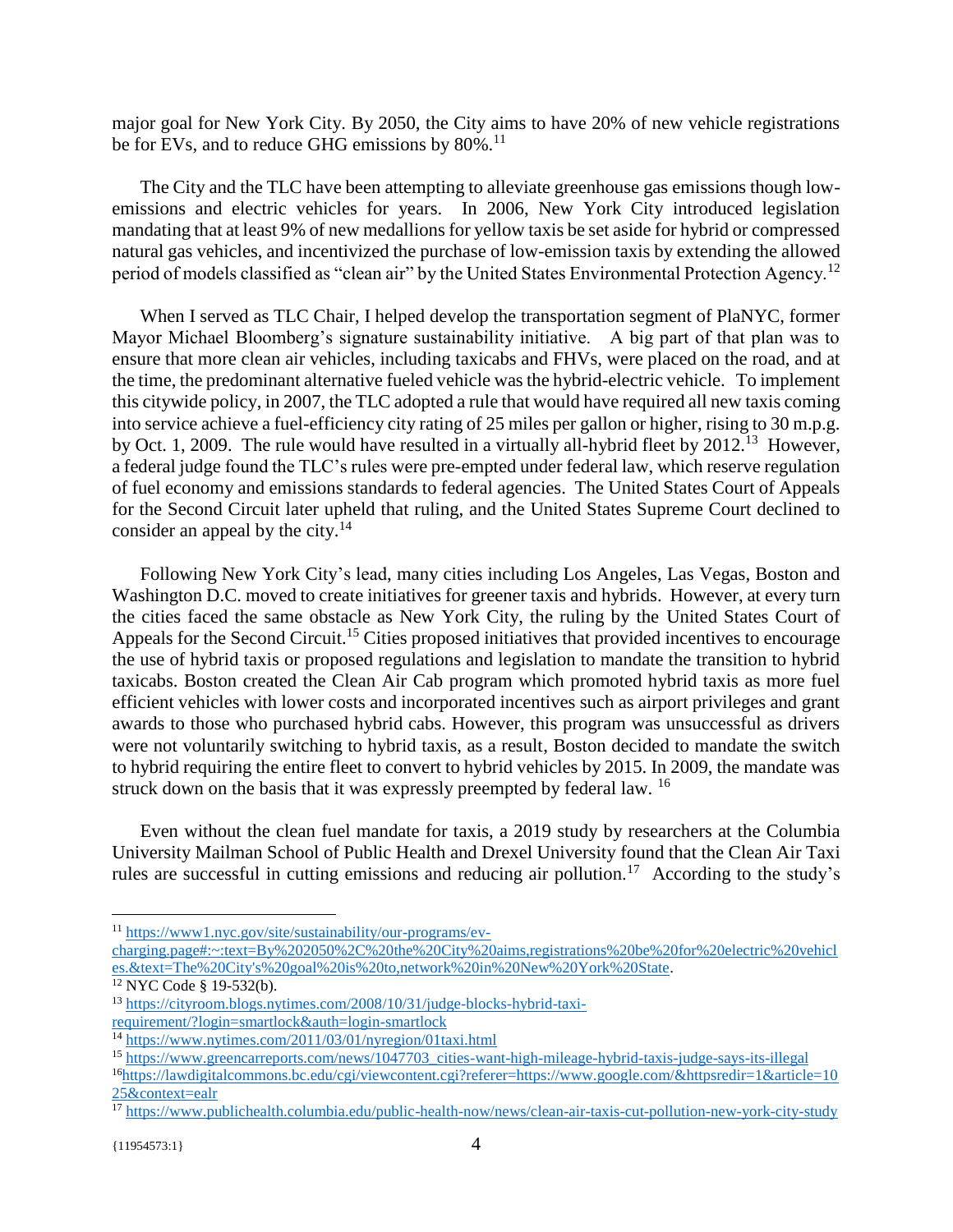findings, between 2009 and 2015, the fuel efficiency of the fleet of 13,500 yellow taxis more than doubled, leading to estimated declines in air pollution emissions.

In February 2020, Mayor Bill de Blasio signed an executive order that sets the City on a path to electrifying its entire municipal vehicle fleet by 2040, with 20% of the city fleet being electric by 2025.<sup>18</sup> Currently, the City has the largest electric vehicle fleet in the U.S. (approximately 30,000 vehicles), and the largest electric vehicle charging network in New York State, which it is looking to grow.<sup>19</sup> The City is making a \$10 billion investment to install fast charging stations (with a full charge in 30 minutes) citywide through PlugNYC, a demonstration project to build a comprehensive network of publicly accessible Level 2 Chargers and Level 3 DC fast chargers in all five boroughs.<sup>20</sup> In partnership with Con Edison, the City began installing 120 Level 2 charging ports at curbside locations across the city in June 2021.

Despite NYC's plans, when it comes to electric vehicles and setting goals, the city is behind many of its peers. In California, Los Angeles is aiming to solidify its position as the modern-day Detroit of EVs and currently has 43% of California's massive EV industry. Los Angeles's Green New Deal aims to increase EVs in the city to 25% of vehicles by 2025, 80% by 2035, and 100% by 2050. Los Angeles Cleantech Incubator (LACI) and the City of Santa Monica launched and deployed a first-in-the-nation Zero Emissions Delivery Zone within a one-square mile voluntary zone by partnering with tech companies, delivery companies and community organizations.<sup>21</sup>

### **What Transportation Companies Are Doing Now with EVs in NYC & Other U.S. Cities**

In April, Revel—the company known for its electric mopeds—announced plans to launch an all-electric ride-hail service in Manhattan and to build the necessary charging infrastructure. 22 The company employs its drivers, providing them benefits not offered to independent contractors. The start-up received support from the Biden administration. At a ribbon cutting ceremony at the company's electric vehicle charging hub, Energy Secretary Jennifer Granholm praised Revel, saying, "What you are doing to create jobs here, what you are doing to heal the planet here, is so important."<sup>23</sup> The Biden administration has ambitious plans to reduce emissions and install the first-ever national network of electric vehicle charging stations. In early August, Biden signed an executive order that sets a new target to make half of all new vehicles sold zero-emissions vehicles—including battery electric, plug-in hybrid electric, or fuel cell electric vehicles—by

<sup>18</sup> [https://www1.nyc.gov/assets/dcas/downloads/pdf/fleet/NYC-Mayoral-Executive-Order-EO-53-All-Electric-and-](https://www1.nyc.gov/assets/dcas/downloads/pdf/fleet/NYC-Mayoral-Executive-Order-EO-53-All-Electric-and-Safe-Fleets-of-the-Future.pdf)[Safe-Fleets-of-the-Future.pdf](https://www1.nyc.gov/assets/dcas/downloads/pdf/fleet/NYC-Mayoral-Executive-Order-EO-53-All-Electric-and-Safe-Fleets-of-the-Future.pdf)

<sup>19</sup> <https://www1.nyc.gov/site/sustainability/our-programs/ev-charging.page>

<sup>&</sup>lt;sup>20</sup> Level 2 charging stations provide up to 20 miles of range per hour of charging, and DC fast chargers offer a charging experience comparable to a gas station, with over 30 miles of range per 10 minutes of charging. <https://www1.nyc.gov/html/dot/downloads/pdf/curbside-level-2-charging-pilot-faq.pdf>

<sup>&</sup>lt;sup>21</sup> [https://www.santamonica.gov/press/2021/02/25/laci-launches-first-in-nation-zero-emissions-delivery-zone-with](https://www.santamonica.gov/press/2021/02/25/laci-launches-first-in-nation-zero-emissions-delivery-zone-with-city-of-santa-monica-and-partners-including-nissan-ikea#:~:text=Los%20Angeles%20Cleantech%20Incubator%20(LACI,delivery%20companies%20and%20community%20organizations)[city-of-santa-monica-and-partners-including-nissan-](https://www.santamonica.gov/press/2021/02/25/laci-launches-first-in-nation-zero-emissions-delivery-zone-with-city-of-santa-monica-and-partners-including-nissan-ikea#:~:text=Los%20Angeles%20Cleantech%20Incubator%20(LACI,delivery%20companies%20and%20community%20organizations)

[ikea#:~:text=Los%20Angeles%20Cleantech%20Incubator%20\(LACI,delivery%20companies%20and%20communit](https://www.santamonica.gov/press/2021/02/25/laci-launches-first-in-nation-zero-emissions-delivery-zone-with-city-of-santa-monica-and-partners-including-nissan-ikea#:~:text=Los%20Angeles%20Cleantech%20Incubator%20(LACI,delivery%20companies%20and%20community%20organizations) [y%20organizations.](https://www.santamonica.gov/press/2021/02/25/laci-launches-first-in-nation-zero-emissions-delivery-zone-with-city-of-santa-monica-and-partners-including-nissan-ikea#:~:text=Los%20Angeles%20Cleantech%20Incubator%20(LACI,delivery%20companies%20and%20community%20organizations)

<sup>&</sup>lt;sup>22</sup> [https://www.theverge.com/2021/6/23/22546955/nyc-tlc-electric-vehicle-license-taxi-vote-revel-tesla;](https://www.theverge.com/2021/6/23/22546955/nyc-tlc-electric-vehicle-license-taxi-vote-revel-tesla)

<https://www.smartcitiesdive.com/news/nyc-removes-ev-exemption-cap-blocking-revel-ride-hailing-service/599481/>

<sup>&</sup>lt;sup>23</sup> <https://nypost.com/2021/06/29/biden-admin-praises-revel-after-nyc-snubs-its-tesla-taxi-plans/>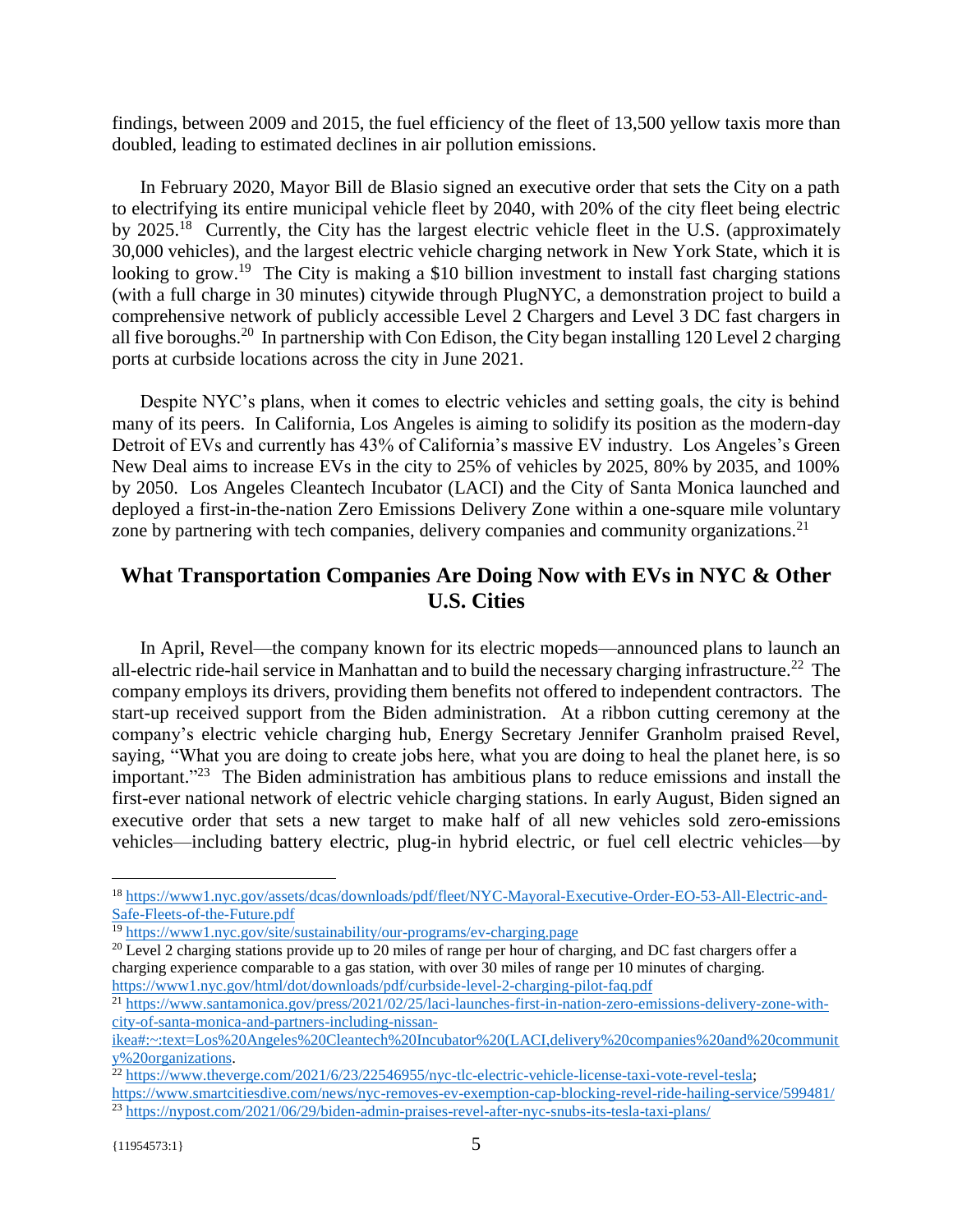2030.<sup>24</sup> Under the recently passed Infrastructure Bill, \$5 billion will be allocated to replace the yellow school bus fleet with low to zero-emission buses, and \$7.5 billion will be used to roll out EV charging stations, with the goal of reaching 500,000 charging stations along highways and in underserved communities by  $2030.<sup>25</sup>$ 

In May, Gravity announced the expected debut of the first-ever zero-emission, fleet-based taxi service, bringing Tesla Model Y BEV's to New York City as yellow taxicabs. These zero-emission taxis will be available to riders at the same cost and rates set for all taxicabs by TLC; and are available to riders via street-hail or on-demand booking applications. Each of Gravity's zeroemission taxicabs will come equipped with Wi-Fi, artificial intelligence, night vision enabled surround view cameras, and interactive screens with built in media applications. In order to develop this BEV pilot program, Gravity is working with Con Edison to identify areas capable of installing state-of-the-art BEV charging infrastructure. Gravity charging spaces will also be available for public use, in hopes of making BEVs accessible to everyone. The goal is to create sustainable transportation that is focused on safety, health and passenger experience.  $^{26}$ 

Across the U.S., cities are experimenting with ways to increase the use of zero emission vehicles as taxis and rideshare services. The EV Shared Mobility project brings together the U.S Department of Energy's Energy Efficient Mobility Systems program and major industry stakeholders with the cities of Seattle, New York, Denver, and Portland to test different electric shared mobility interventions.<sup>27</sup> The project began in early 2018, and the cities implemented their programs in phases over the course of three years. The City of Seattle, Washington, plans to achieve  $30\%$  EV adoption by  $2030.<sup>28</sup>$  To that end, the city tested whether the deployment of charging infrastructure at prioritized locations, along with supportive outreach and engagement activities, would increase the use of EVs in shared mobility services.

Under new legislation by Colorado's governor, rideshare rental programs qualify for an EV tax credit at the same level as consumers, which is up to \$5,000 per vehicle.<sup>29</sup> Building on that, the city of Denver, Colorado is providing EVs directly to ride-hailing drivers and supply charging infrastructure.<sup>30</sup> As a part of the EV Shared Mobility Project, the City and County of Denver will deploy EVs in ride-sharing services program which does not currently offer any EVs in the Denver Metro region and install DC fast charging stations to exclusively support these EVS.

<sup>24</sup> [https://www.whitehouse.gov/briefing-room/presidential-actions/2021/08/05/executive-order-on-strengthening](https://www.whitehouse.gov/briefing-room/presidential-actions/2021/08/05/executive-order-on-strengthening-american-leadership-in-clean-cars-and-trucks/)[american-leadership-in-clean-cars-and-trucks/](https://www.whitehouse.gov/briefing-room/presidential-actions/2021/08/05/executive-order-on-strengthening-american-leadership-in-clean-cars-and-trucks/)

<sup>&</sup>lt;sup>25</sup> [https://www.whitehouse.gov/briefing-room/statements-releases/2021/08/05/fact-sheet-president-biden-announces](https://www.whitehouse.gov/briefing-room/statements-releases/2021/08/05/fact-sheet-president-biden-announces-steps-to-drive-american-leadership-forward-on-clean-cars-and-trucks/)[steps-to-drive-american-leadership-forward-on-clean-cars-and-trucks/;](https://www.whitehouse.gov/briefing-room/statements-releases/2021/08/05/fact-sheet-president-biden-announces-steps-to-drive-american-leadership-forward-on-clean-cars-and-trucks/) [https://www.whitehouse.gov/briefing](https://www.whitehouse.gov/briefing-room/statements-releases/2021/07/28/fact-sheet-historic-bipartisan-infrastructure-deal/)[room/statements-releases/2021/07/28/fact-sheet-historic-bipartisan-infrastructure-deal/](https://www.whitehouse.gov/briefing-room/statements-releases/2021/07/28/fact-sheet-historic-bipartisan-infrastructure-deal/)

<sup>26</sup> <https://investableuniverse.com/2021/05/04/gravity-battery-ev-infrastructure-tesla-taxi-pilot-project-new-york/> ; [https://www.prnewswire.com/news-releases/gravity-inc-announces-innovative-new-electric-yellow-taxi-fleet-](https://www.prnewswire.com/news-releases/gravity-inc-announces-innovative-new-electric-yellow-taxi-fleet-301283659.html)[301283659.html](https://www.prnewswire.com/news-releases/gravity-inc-announces-innovative-new-electric-yellow-taxi-fleet-301283659.html)

<sup>&</sup>lt;sup>27</sup>[https://evsharedmobility.org/about/#:~:text=The%20project%2C%20led%20by%20the,different%20electric%2C%](https://evsharedmobility.org/about/#:~:text=The%20project%2C%20led%20by%20the,different%20electric%2C%20shared%20mobility%20interventions) [20shared%20mobility%20interventions.](https://evsharedmobility.org/about/#:~:text=The%20project%2C%20led%20by%20the,different%20electric%2C%20shared%20mobility%20interventions)

<sup>&</sup>lt;sup>28</sup> [https://www.seattle.gov/documents/Departments/OSE/ClimateDocs/TE/TE%20Blueprint%20-%20FINAL%20-](https://www.seattle.gov/documents/Departments/OSE/ClimateDocs/TE/TE%20Blueprint%20-%20FINAL%20-%20March%202020.pdf) [%20March%202020.pdf](https://www.seattle.gov/documents/Departments/OSE/ClimateDocs/TE/TE%20Blueprint%20-%20FINAL%20-%20March%202020.pdf)

<sup>&</sup>lt;sup>29</sup> [https://www.engadget.com/2019-11-15-lyft-denver-express-drive-electric-](https://www.engadget.com/2019-11-15-lyft-denver-express-drive-electric-vehicles.html#:~:text=Under%20the%20new%20law%2C%20rideshare,to%20electrify%20is%20whole%20network)

[vehicles.html#:~:text=Under%20the%20new%20law%2C%20rideshare,to%20electrify%20is%20whole%20networ](https://www.engadget.com/2019-11-15-lyft-denver-express-drive-electric-vehicles.html#:~:text=Under%20the%20new%20law%2C%20rideshare,to%20electrify%20is%20whole%20network) [k](https://www.engadget.com/2019-11-15-lyft-denver-express-drive-electric-vehicles.html#:~:text=Under%20the%20new%20law%2C%20rideshare,to%20electrify%20is%20whole%20network)

 $30$  <http://evsharedmobility.org/resource/denver-project-living-case-study/>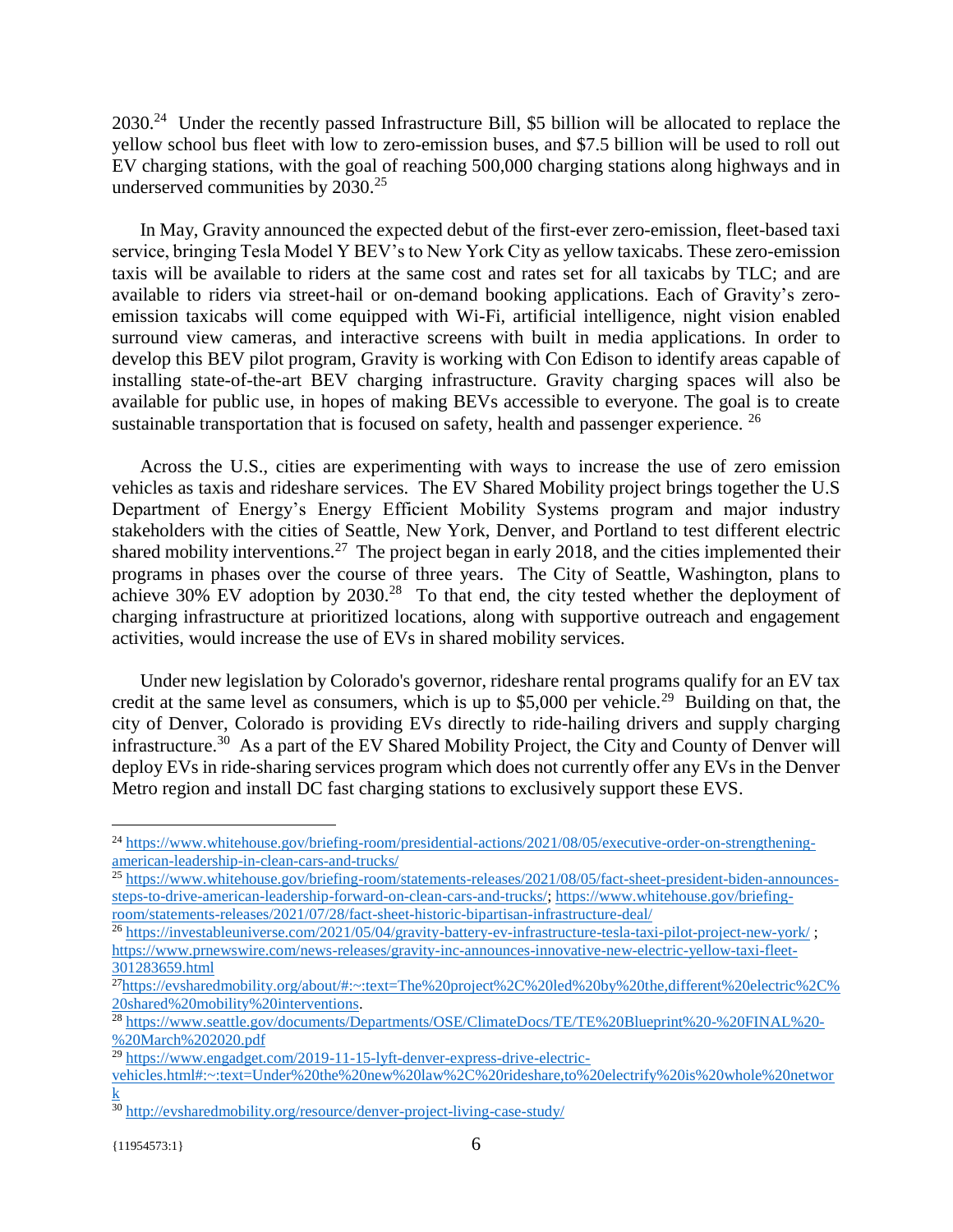As part of the EV Shared Mobility project, Portland, Oregon sought to promote EV use by transportation network company (TNC) drivers coupled with access to free, unlimited charging. The city partnered with Uber to pilot a program that systemically encourages drivers to use an EV. They also created a downtown DC fast charging depot with free unlimited access for TNC EV drivers.

## **The Path Forward in NYC with the New Mayoral Administration on January 1, 2022**

In March 2020, I hosted and moderated a *Transportation Talk* with now Democratic Mayoral Nominee Eric Adams, the presumed next Mayor, who commented that the availability of battery charging stations is currently a barrier for the widespread deployment of EVs in the city. Adams said that, if elected, he would expand charging infrastructure to further incentivize drivers to go electric.<sup>31</sup> Additionally, he told the *New York Times* that electric buses are an investment that will save the city money on fuel and maintenance.<sup>32</sup> While campaigning, Adams said he would push the MTA to add more electric buses to its fleet to reduce pollution, saying that an electric bus fleet would be "an investment that will save the city money on fuel and maintenance."<sup>33</sup>

Separate from EVs, Adams has plans to reduce the City's municipal fleet. In his "100 Steps Forward" plan, Adams says he would implement a municipal car share plan to reduce the municipal fleet, which will reduce congestion in the central business districts where many of NYC agencies are located.<sup>34</sup> In 2016, Adams proposed a similar plan for City agencies in downtown Brooklyn.<sup>35</sup> One idea worth thinking about for the incoming Mayoral Administration is the replication of the Federal government's procurement of TNCs to provide employee transport, to reduce the size of the NYC fleet – but instead of TNCs, use only FHVs and Taxis that are EVs! In addition to car sharing, non-emergency workers for all city agencies could turn in their cars, and instead hail or call a taxi or FHV as part of a subsidized program.<sup>36</sup>

Adams has many ideas about transportation policies for his administration. A compilation is available in the *Transportation Voter Guide & NYC Mayoral Candidate Policy Report* released in June 2021 by the University Transportation Research Center (UTRC) at the City College of New York of the City University of New: [http://www.utrc2.org/publications/2021-Mayoral-](http://www.utrc2.org/publications/2021-Mayoral-Candidates-Forum)[Candidates-Forum.](http://www.utrc2.org/publications/2021-Mayoral-Candidates-Forum) What remains to be seen is what Adams will do about the TLC's EV policies, and whether he will reverse course or go in a completely different direction.

# **Are FHV Diamonds Forever?**

<sup>31</sup> <https://bpb.opendns.com/b/https/vimeo.com/527463790>

<sup>32</sup> <https://www.nytimes.com/2021/05/27/nyregion/mayoral-election-mta-buses.html>

<sup>33</sup> <https://news.trust.org/item/20210708171004-ytpz4/>

<sup>34</sup> [https://ericadams2021.com/eric-adams-100-steps-forward/\)](https://ericadams2021.com/eric-adams-100-steps-forward/)

<sup>35</sup> <https://nyc.streetsblog.org/2016/02/12/eric-adams-proposes-downtown-brooklyn-car-share-fleet-for-city-agencies/>

<sup>36</sup> [https://federalnewsnetwork.com/reporters-notebook-jason-miller/2020/04/gsas-new-governmentwide-contract](https://federalnewsnetwork.com/reporters-notebook-jason-miller/2020/04/gsas-new-governmentwide-contract-standardizes-use-of-gig-economy-for-agencies/)[standardizes-use-of-gig-economy-for-agencies/](https://federalnewsnetwork.com/reporters-notebook-jason-miller/2020/04/gsas-new-governmentwide-contract-standardizes-use-of-gig-economy-for-agencies/)